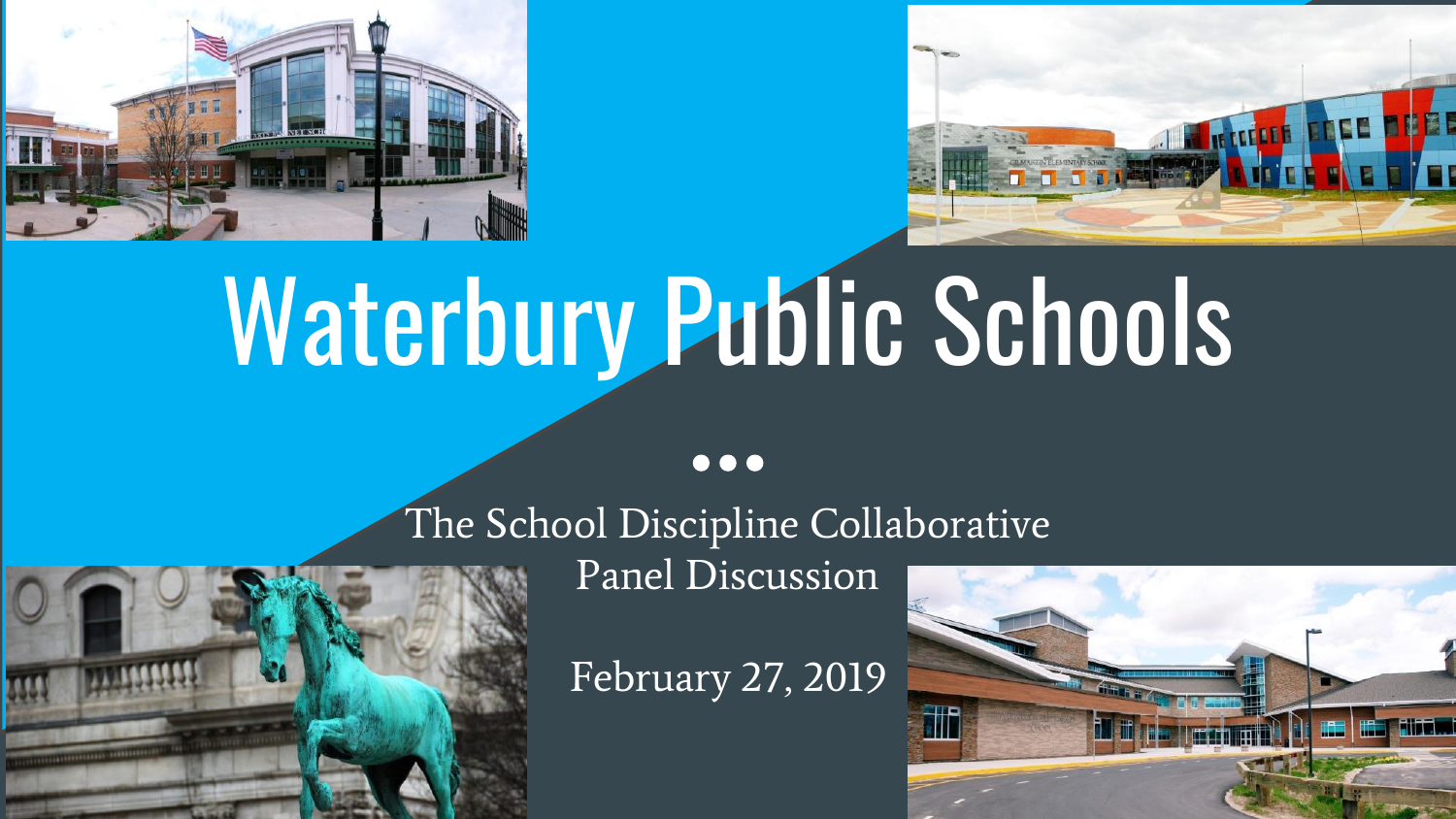## Educating the Whole Child

- Each student enters school **[healthy](http://www.wholechildeducation.org/about/healthy)** and learns about and practices a **healthy** lifestyle.
- Each student learns in an environment that is physically and emotionally [safe](http://www.wholechildeducation.org/about/safe) for students and adults.
- Each student is actively **[engaged](http://www.wholechildeducation.org/about/engaged)** in learning and is connected to the school and broader community.
- Each student has access to personalized learning and is [supported](http://www.wholechildeducation.org/about/supported) by qualified, caring adults.
- Each student is **[challenged](http://www.wholechildeducation.org/about/challenged)** academically and prepared for success in college or further study and for employment and participation in a global environment

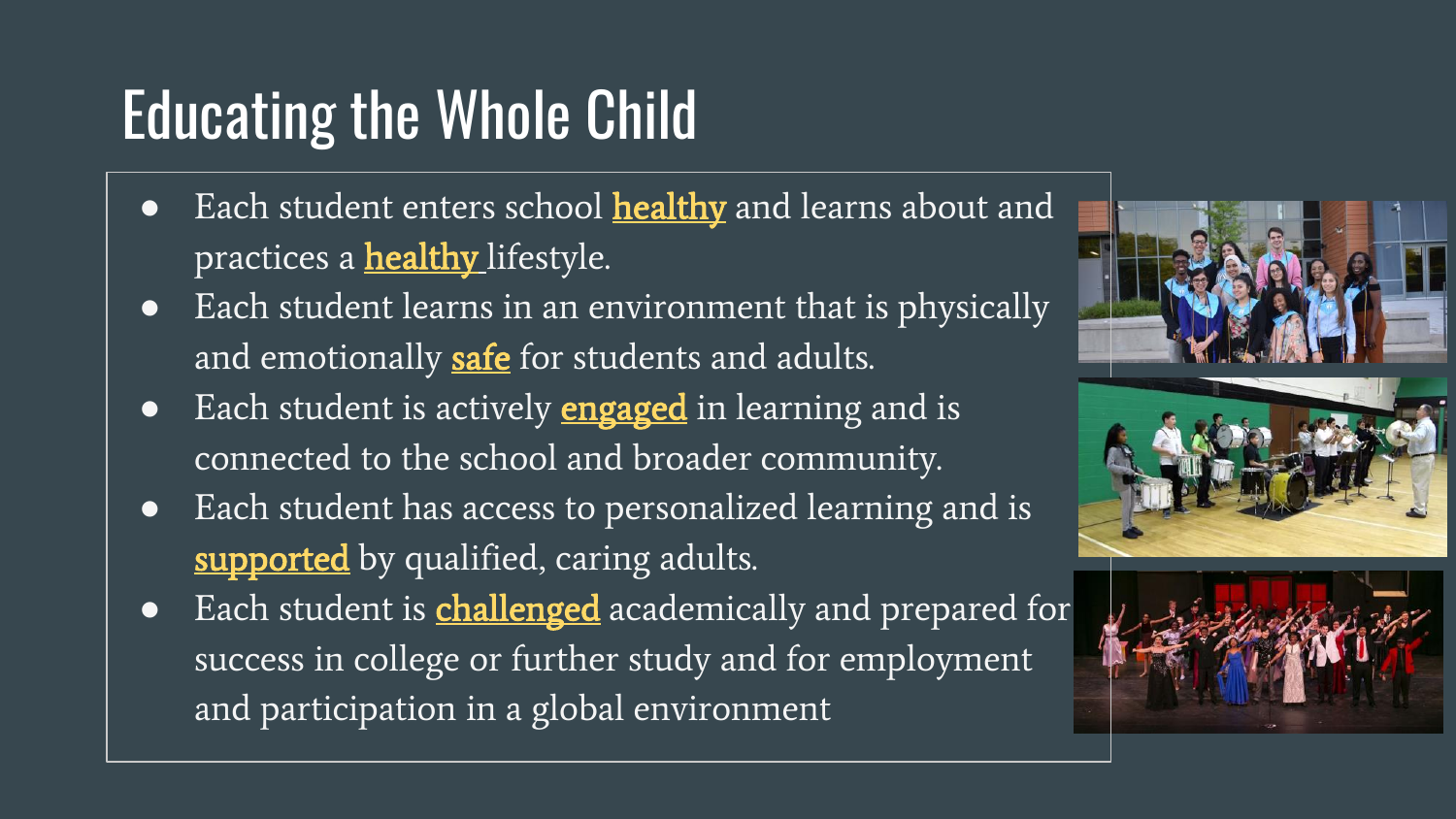#### District SEL Mission Statement

We serve students with different levels of motivation for engaging in learning, behaving positively, and performing academically. Therefore, it is incumbent on us to use strategies that not only engage our students in meaningful learning, but that also assist them understanding and managing their emotions.





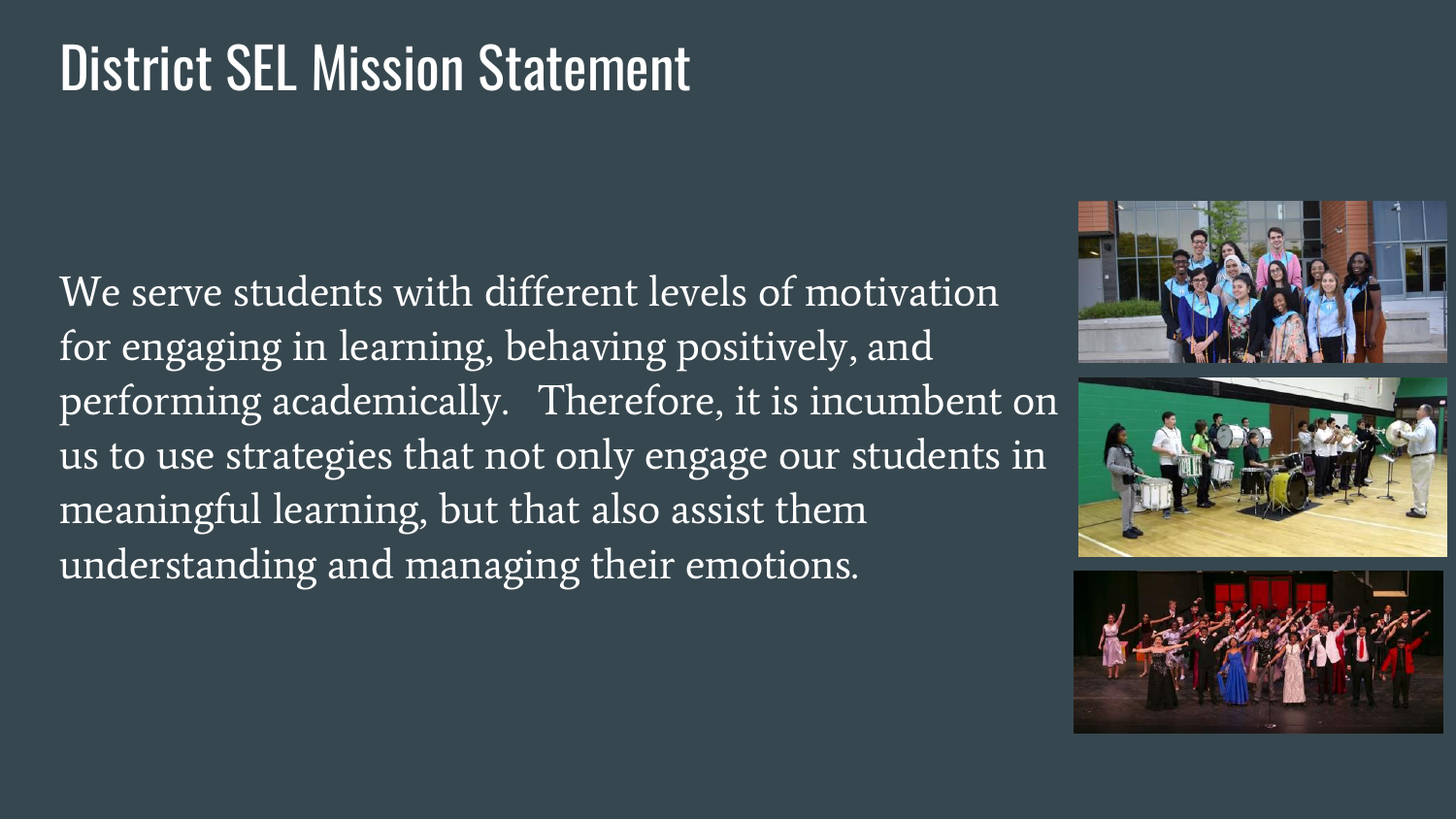## Responding to Policy Changes

- Introduction of New Policy
- In-Service for Administrators, Staff and other Stakeholders
- Implementation of New Procedures
- Increase in Capacity to Change
- Involvement of Community Partners

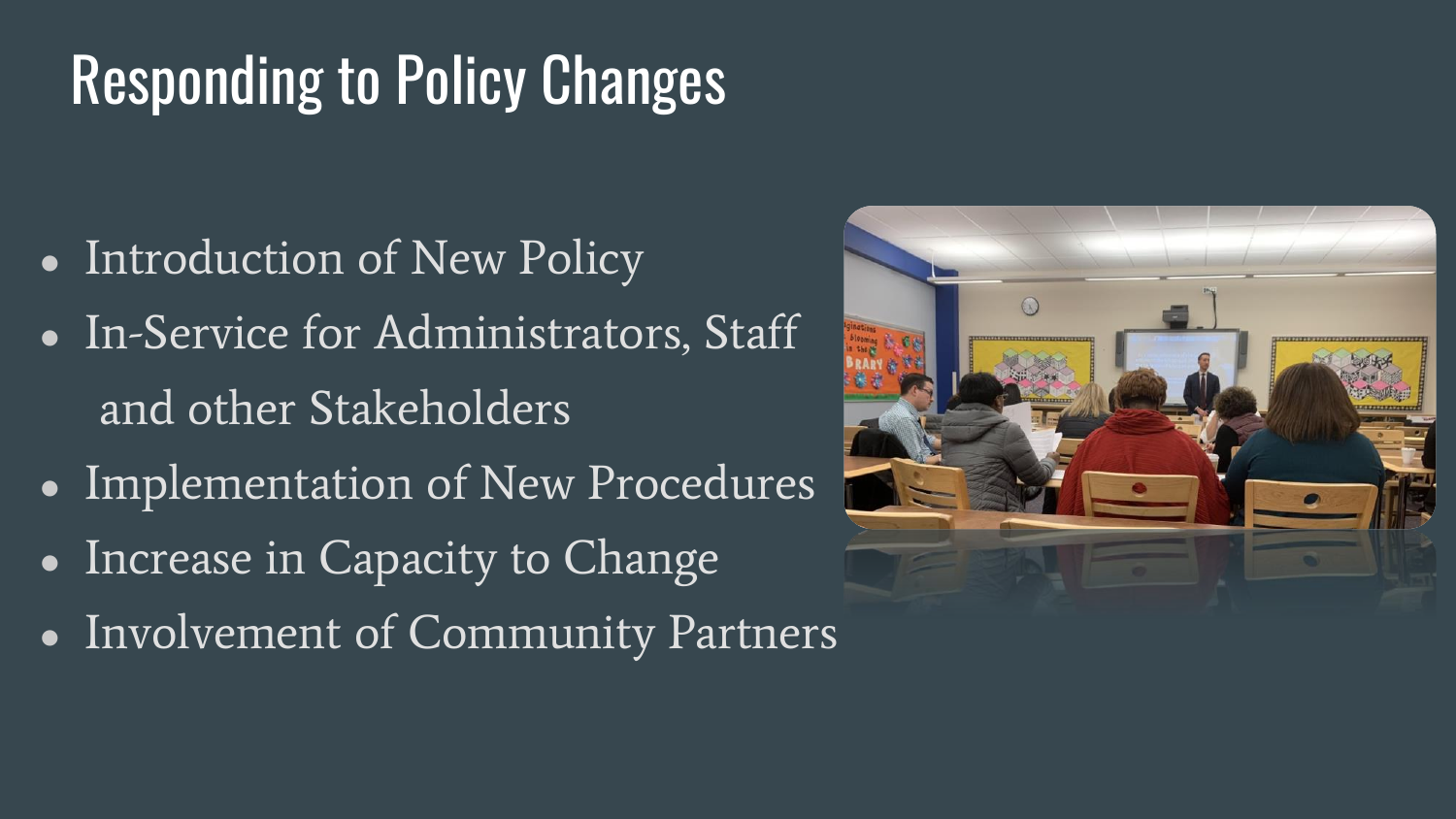## Positive Changes



|                               |            | 2015-2016 | 2016-2017 | 2017-2018 | 2018-2019<br>$\overline{(YTD)}$ |
|-------------------------------|------------|-----------|-----------|-----------|---------------------------------|
| <b>SPRAGUE</b>                | <b>OSS</b> | 44        | 35        | 42        | $\overline{2}$                  |
|                               | <b>ISS</b> | 35        | 54        | 47        | 5                               |
| <b>WASHING-</b><br><b>TON</b> | <b>OSS</b> | 15        | 31        | 32        | $\overline{2}$                  |
|                               | <b>ISS</b> | 24        | 15        | 22        | $\overline{\mathbf{3}}$         |
| KINGS-<br><b>BURY</b>         | <b>OSS</b> | 60        | 20        | 46        | 10                              |
|                               | <b>ISS</b> | 33        | 13        | 19        | $\overline{0}$                  |
| <b>BUCKS</b><br><b>HILL</b>   | <b>OSS</b> | 53        | 15        | 22        | $\overline{6}$                  |
|                               | <b>ISS</b> | 19        | 5         | 7         | $\overline{4}$                  |
| <b>CHASE</b>                  | <b>OSS</b> | 94        | 109       | 71        | 17                              |
|                               | <b>ISS</b> | 63        | 91        | 65        | 16                              |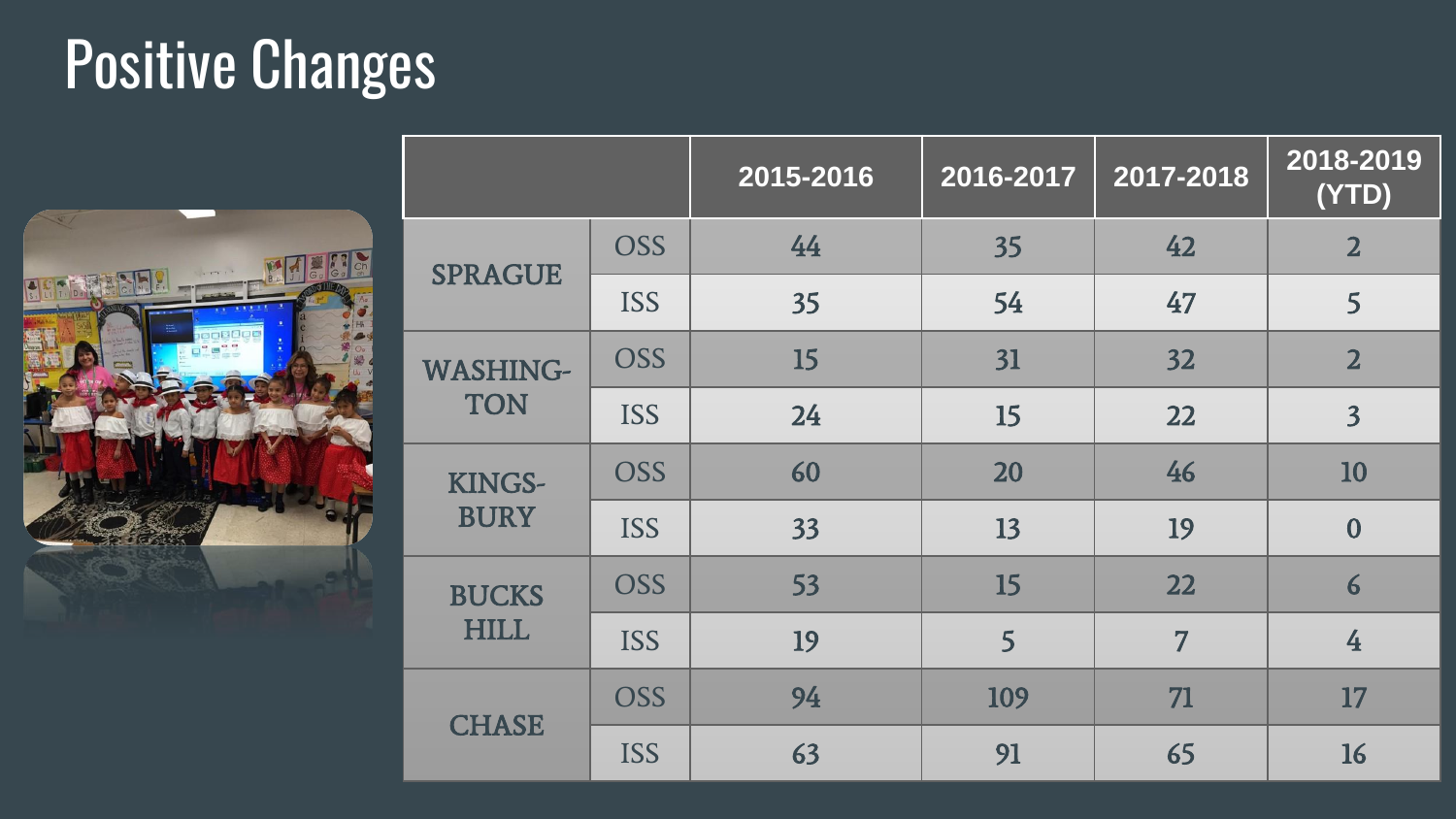### Addressing Disproportionality

- Identification- WPS utilizes the District Dashboard to collect, review and analyze data related to student discipline to determine the extent of DMC
- Assessment/Diagnosis- WPS participates in Waterbury Racial & Ethnic Disparity Committee, a collaboration between Center for Children's Advocacy, National Center for Children's Law and Policy, WPS, DCF, Justice Dept., and community agencies to examine contributing factors to disproportionality.. This team reviews discipline data for youth of color in different systems, identifies patterns and recommends remedies.
- Interventions and Initiatives- Administrators utilize Graduated Response Model to respond to student misconduct. In addition, staff use Restorative Practices to build community and respond to incidents of harm
- Professional Learning- District administrators have/or will complete diversity, cultural sensitivity training. Building-level training on implicit bias, Social Emotional Learning, Restorative Practices, and the effects of Adverse Childhood Experiences.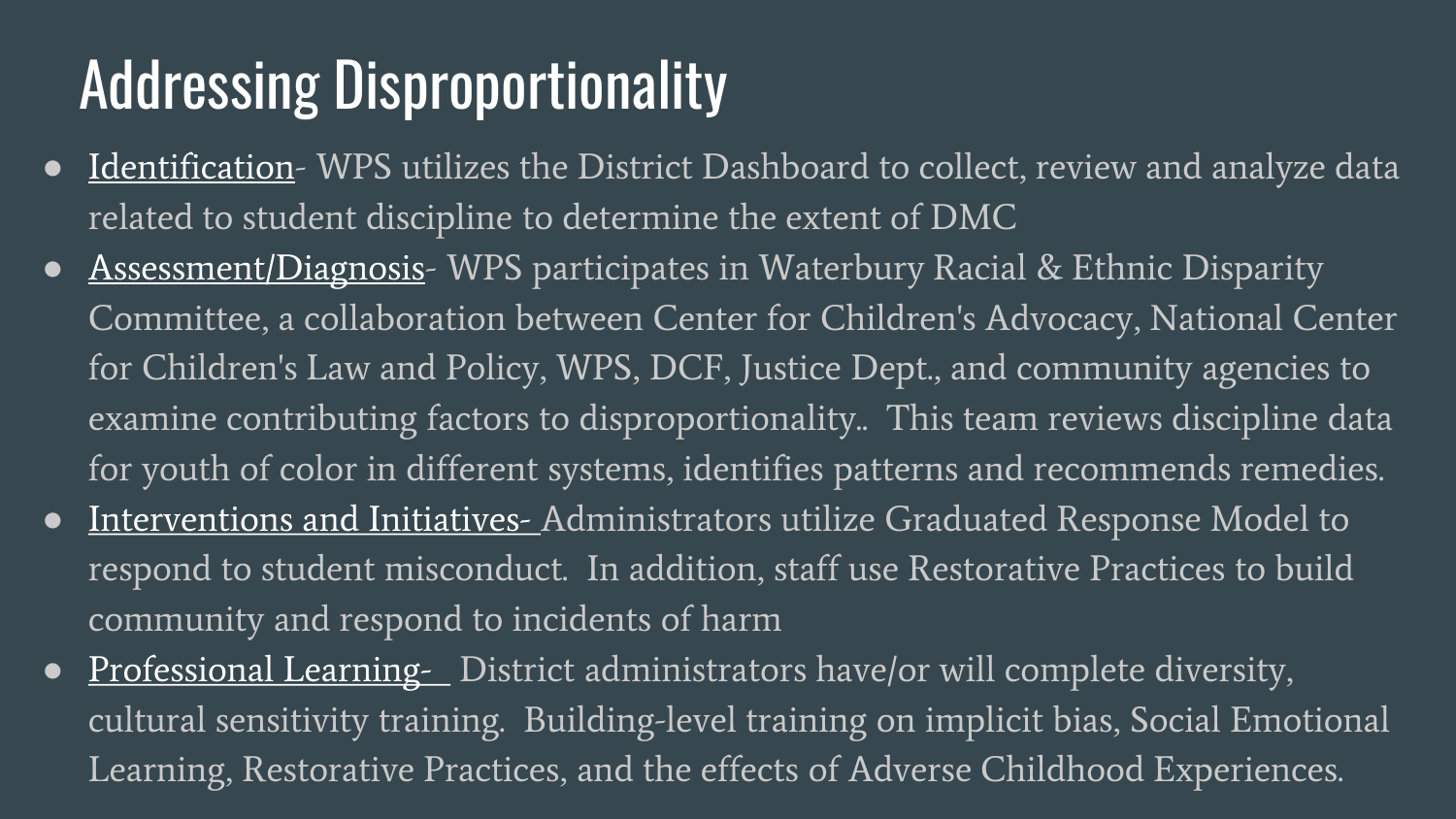#### **Challenges**

- Shifting adult mindsets and challenging implicit as well as explicit biases
- Overcoming institutionalized practices of punitive sanctions to maintain community's desire for a safe and secure environment.
- Communicating the framework for Restorative Practices to staff, students and families
- Scaling of the community-building component of Restorative Practices to secondary level



**Leaders** must "first seek to understand. then to be understood."

- Stephen Covey